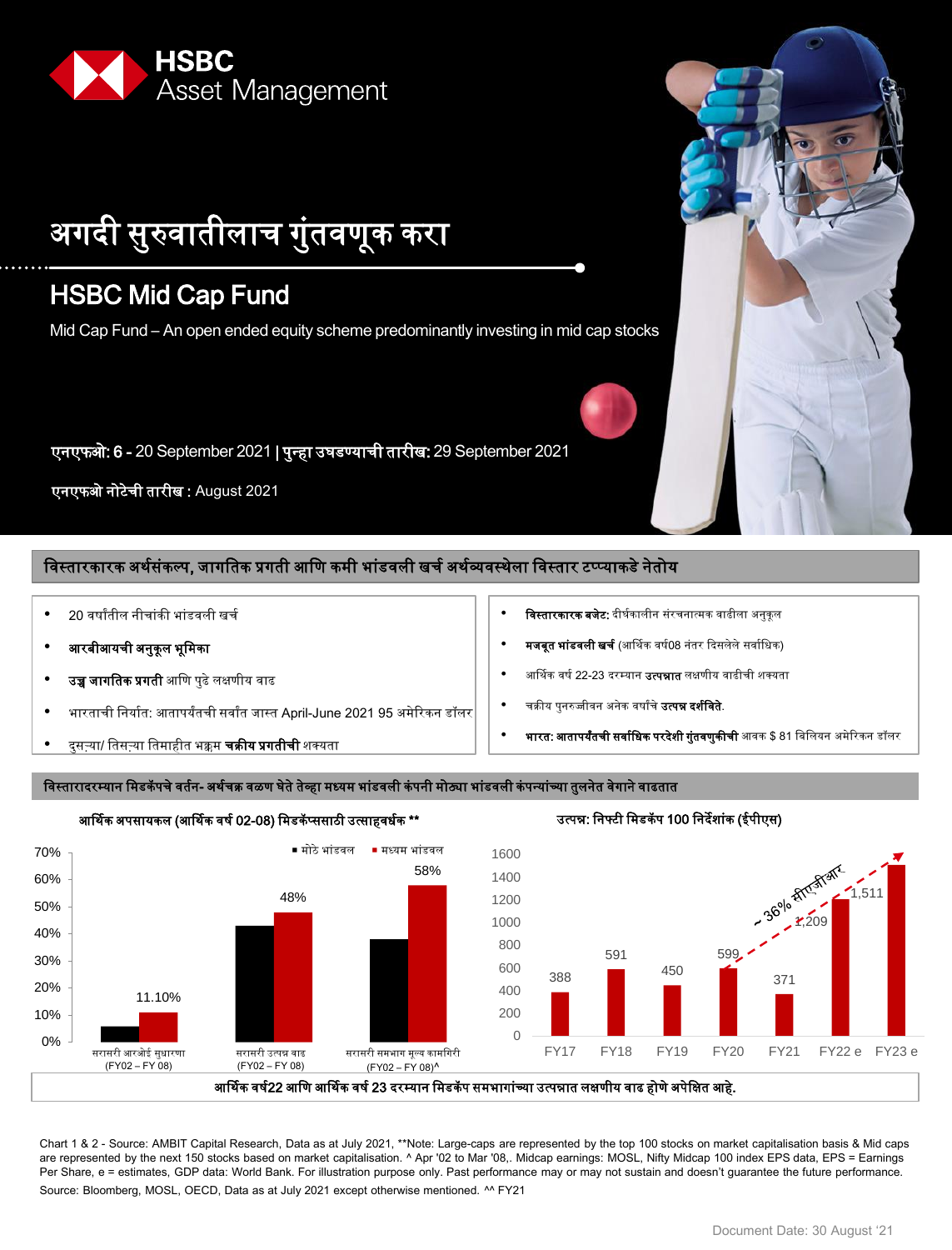#### अडथळा ते विस्तार (+ 'नाविन्यपूर्ण उद्यमशीलता') – भूतकाळाकडे पहा

2008: अडथळा ते विस्तारातून भारतातील काही महत्त्वाच्या कंपन्यांचा विकास झाला. उदा. बजाज फायनान्स.



मिड कॅप कंपन्यांना लाभ होण्यासाठी नावीन्यपूर्ण उद्यमशीलता आणि विस्तारकारक धोरणे मदत करू शकतात

#### संक्रमणाच्या टप्प्यात खरी संधी प्राप्त होते - मिड कॅप्सच्या जीवन -चक्रातील सुरुवातीच्या टप्प्यातच त्यात गुंतवणूक करणे हितकारक ठरते.



निफ्टीमध्ये प्रवेश करणाऱ्यांची किंमतविषयक कामगिरी (सरासरी) टायटन: आधी आणि नंतर दिन कामणि नंतर

#### **अगदी सुरुवातीलाच गुंतवणूक करा:** या समभागांमधील गुंतवणूकीचे मूल्य निफ्टी निर्देशांकात प्रवेश करण्यापूर्वी आहे, नंतर नाही!

Journey of Bajaj Finance Charts: Source: Bloomberg, Data as of 31 July 2021, The above chart and names of the stock is provided for illustration purpose only. Past performance may or may not sustain, past performance does not guarantee the future performance

Market Cap as on 1: 9-03-09, 2: 31-07-10, 3: 28-08-17, Returns: 4: From 1-08-10 to 31-08-17, Mid caps - In India, companies listed on the stock exchanges between 101st - 250th in terms of full market capitalization are called Mid Cap companies (Mid Cap stocks). The above information are for illustrative purpose only and it should not be considered as investment research, investment recommendation or advice to any reader of this content to buy or sell investments. The Fund may or may not have any future position in these stocks.

Transition phase charts: Source: Bloomberg, Data as at July 2021, For Price performance (Aggregate average returns) of all Nifty entrants data from 1 Jan 2001, CAGR returns for 3 year period; T is the date of inclusion in Nifty50, T - 1 (1year prior to inclusion), T - 3 (3 year prior to inclusion), T + 1 (1year after inclusion), T + 3 (3 years after inclusion). Some of the recently entered Nifty50 stocks have not completed 3 years period but their 1 year performance included. Past performance may or may not sustain and doesn't guarantee the future performance. The fund may or may not have future potion in these stocks.

The above information are for illustrative purpose only and it should not be considered as investment research, investment recommendation or advice to any reader of this content to buy or sell investments.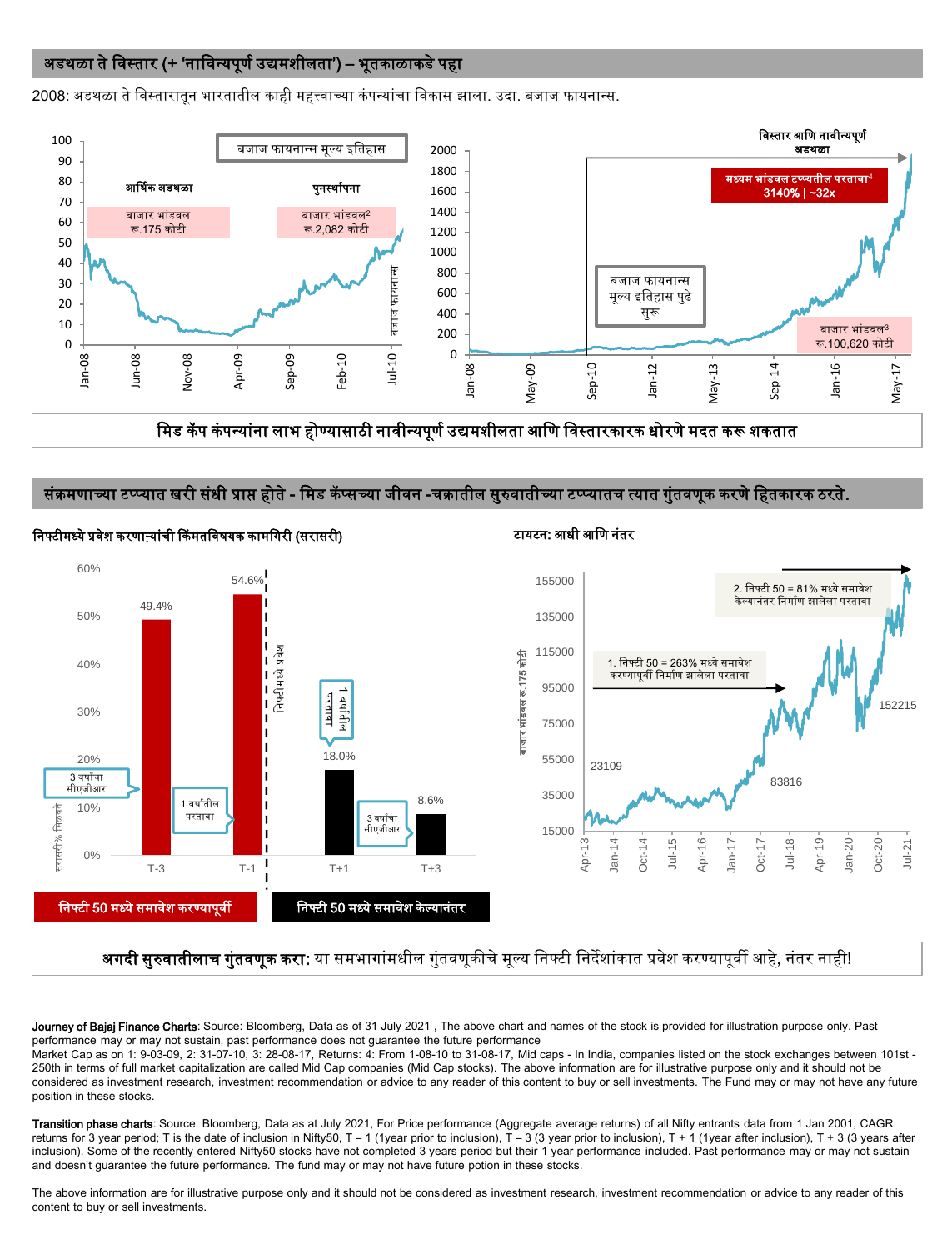## मल्टीबॅगर संधी - निफ्टी 500 च्या आघाडीच्या 100 च्या तुलनेत पुढील 150 स्टॉकची कामगिरी

## 5 5 वषाांच्या काळात अनेक पटींतील वाढ



## णनफ्टी 500 च्या स्टॉकपैकी आघाडीच्या 100# मधील 23 आणण पुढील 150# मधील 44 स्टॉक्सने गेल्या पाच वषाषत दुप्पट परतावा ददला आहे

#### स्मॉल कॅप्सचे गुण असलेल्या दर्जेदार मिड कॅप्स आणि काही स्मॉल कॅप्स मध्ये मोठ्या प्रमाणात परतावा देण्याची क्षमता खूप जास्त आहे.



## णवस्तार, नवउद्यमशीलता आणण गुणवत्तेवर लक्ष कें दित के ल्याने HSBC Mid Cap Fund (एचएमएफ) मोठ्या प्रमाणात परतावा देऊ शकतो.

- विस्तार चक्राच्या सुरुवातीला ताजा पोर्टफिलिओ तयार करण्यामुळे होणारा फायदा एचएमएफला अपेक्षित आहे
- स्मॉल कॅ प्सचेगुण असलेलेदजेदार णमड कॅ प्स व थोड्या स्मॉल कॅ प्समध्येएचएमएफला मोठ्या प्रमाणात परतावा देण्याची शक्यता.
- आयपीओ बरोबरच नाविन्यपुर्ण व्यवसायांमध्ये संधी शोधता येऊ शकते.
- एचएमएफ मेक इन इंडिया आणि एक्सपोर्ट्स सारख्या संकल्पनांमध्ये गुंतवणुक करू शकतो.

Multibagger opportunities: Source: Bloomberg, Data as at July 2021, \* #Nifty 500 index data, Top 100 stocks of Nifty 500, Next top 150 stocks of Nifty 500 in terms of market capitalisation.

The above data is provided for illustration purpose only. Past performance may or may not sustain and doesn't guarantee the future performance.

Quality Mid caps: Source – HSBC Asset Management India, For illustration purpose only., ^4Q approach – refer to page 4 for details on 4Q approach.

1. Mid Cap Fund – An open ended equity scheme predominantly investing in mid cap stocks

^The scheme has a flexibility to invest anywhere between 65% to 100% in mid cap stocks and upto 35% in debt & money market instruments and stocks other than mid cap stocks i.e. small and large cap stocks. Also the scheme has a provision to invest upto 10% in Units issued by REITs and InvITs. Refer Scheme Information Document for complete investment universe and asset allocation of HSBC Mid Cap Fund. The above view/strategy is as per current view of the investment team and this is subject to change without any notice.